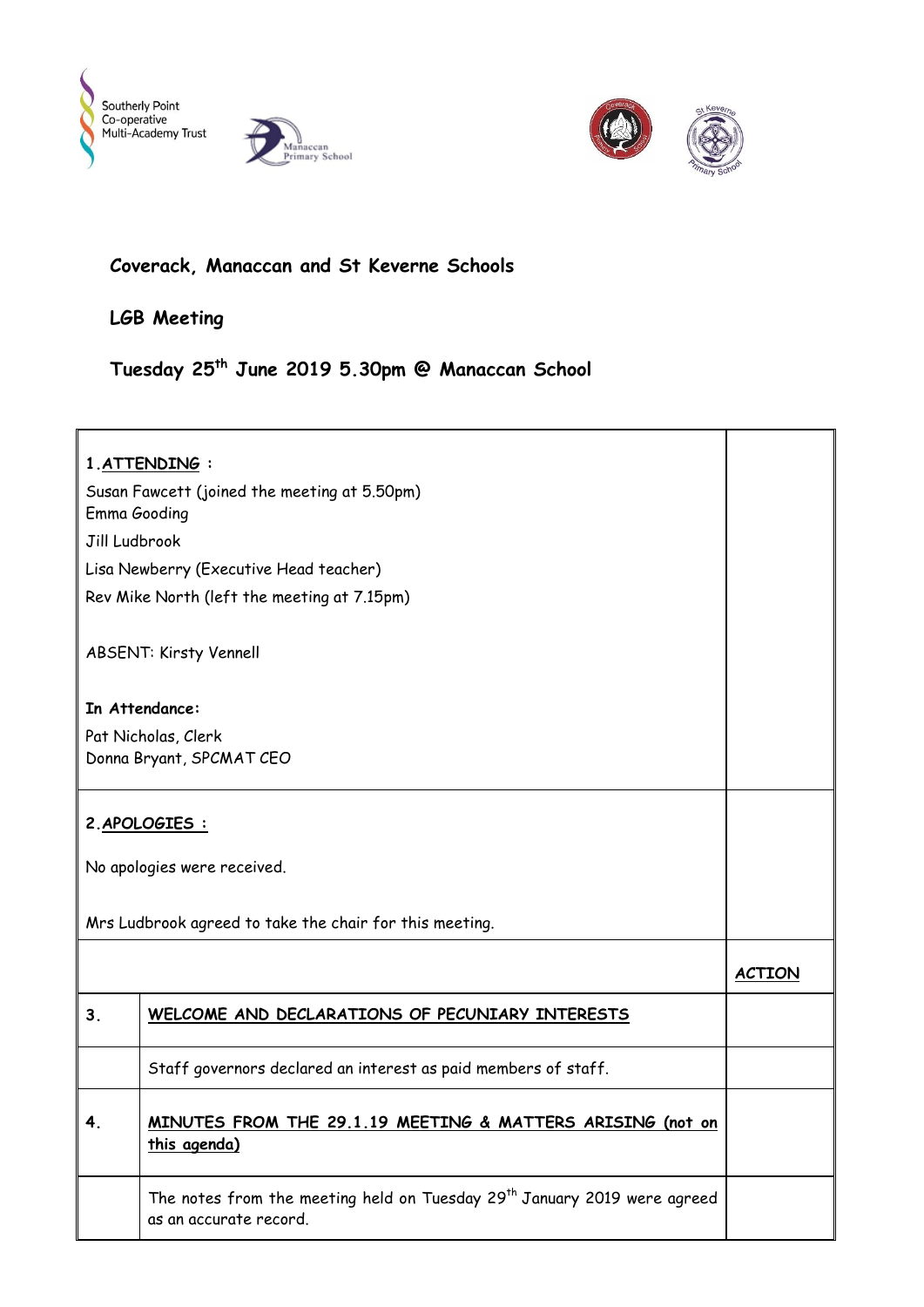| 5. | FEEDBACK FROM THE TRUST BOARD                                                                                                                                                                                                                                                                                                                                                                                                                                                                  |  |
|----|------------------------------------------------------------------------------------------------------------------------------------------------------------------------------------------------------------------------------------------------------------------------------------------------------------------------------------------------------------------------------------------------------------------------------------------------------------------------------------------------|--|
|    | At the recent training session on governance, Governors and headteachers<br>were advised that LGB minutes do show an awareness of issues but do not<br>currently show what is being done e.g. the impact of any actions,<br>recommendations from SIP, and the follow ups. Evidence of Governor<br>Monitoring Visits also needs to be included so it is possible to see action on<br>the ground and to demonstrate challenge and or impact.                                                     |  |
|    | Q: Had there been any progress with governor monitoring?                                                                                                                                                                                                                                                                                                                                                                                                                                       |  |
|    | A: The LGB was beginning to grow, but had only just become correctly<br>constituted. A monitoring plan would be formulated following the update of<br>the SIP (School Improvement Plan) early in the autumn term.                                                                                                                                                                                                                                                                              |  |
|    | (Mrs Fawcett joined the meeting at 5.50pm)                                                                                                                                                                                                                                                                                                                                                                                                                                                     |  |
| 6. | <b>FEEDBACK FROM THE FORUM</b>                                                                                                                                                                                                                                                                                                                                                                                                                                                                 |  |
|    | Mrs Newberry informed the meeting that the forum meetings for all schools<br>had taken place and were all very positive. Manaccan, in particular, had all<br>stakeholders represented, and had looked at buildings and revision of the<br>uniform policy.                                                                                                                                                                                                                                      |  |
| 7. | <u>NOTIFICATION OF ANY NEWLY APPOINTED GOVERNORS /</u><br><b>RESIGNATIONS</b>                                                                                                                                                                                                                                                                                                                                                                                                                  |  |
|    | Governors were delighted to learn that the LGB was now correctly<br>constituted, with 6 governors now in post, and a further three pending DBS<br>checks.                                                                                                                                                                                                                                                                                                                                      |  |
|    | Mrs Vinnell had joined the LGB as a parent appointed governor.<br>Rev Mike North had joined the LGB as a community governor.<br>$\bullet$<br>Dr Tom Hackett had joined the LGB as a parent/community governor,<br>and was awaiting a DBS check.<br>Miss Joanna Knights had joined the LGB as a parent appointed<br>$\bullet$<br>governor, and was awaiting a DBS check.<br>Mr Joe Rainbow had been approved by the Trust Board as a staff<br>governor and was awaiting his final confirmation. |  |
|    | There was frustration from some governors at the time it had taken for the<br>new governors' paperwork to be processed, and that they were not able to<br>attend the meeting. The meeting agreed to raise this with the Trust Board.                                                                                                                                                                                                                                                           |  |
| 8. | <b>HEADTEACHER'S REPORT</b>                                                                                                                                                                                                                                                                                                                                                                                                                                                                    |  |
|    | Mrs Newberry's report had been circulated with the agenda in advance of the<br>meeting. The main points discussed were:                                                                                                                                                                                                                                                                                                                                                                        |  |
|    | There were three reports circulated going back to January. The most<br>recent update was circulated at the meeting. Governors heard that<br>the KS2 SATS results would be published on 9 <sup>th</sup> July.                                                                                                                                                                                                                                                                                   |  |
|    | Staff were appreciative of the CPD (continuing professional<br>development) opportunities since being part of SPCMAT. School<br>improvement training, in particular, was welcomed by teaching staff.                                                                                                                                                                                                                                                                                           |  |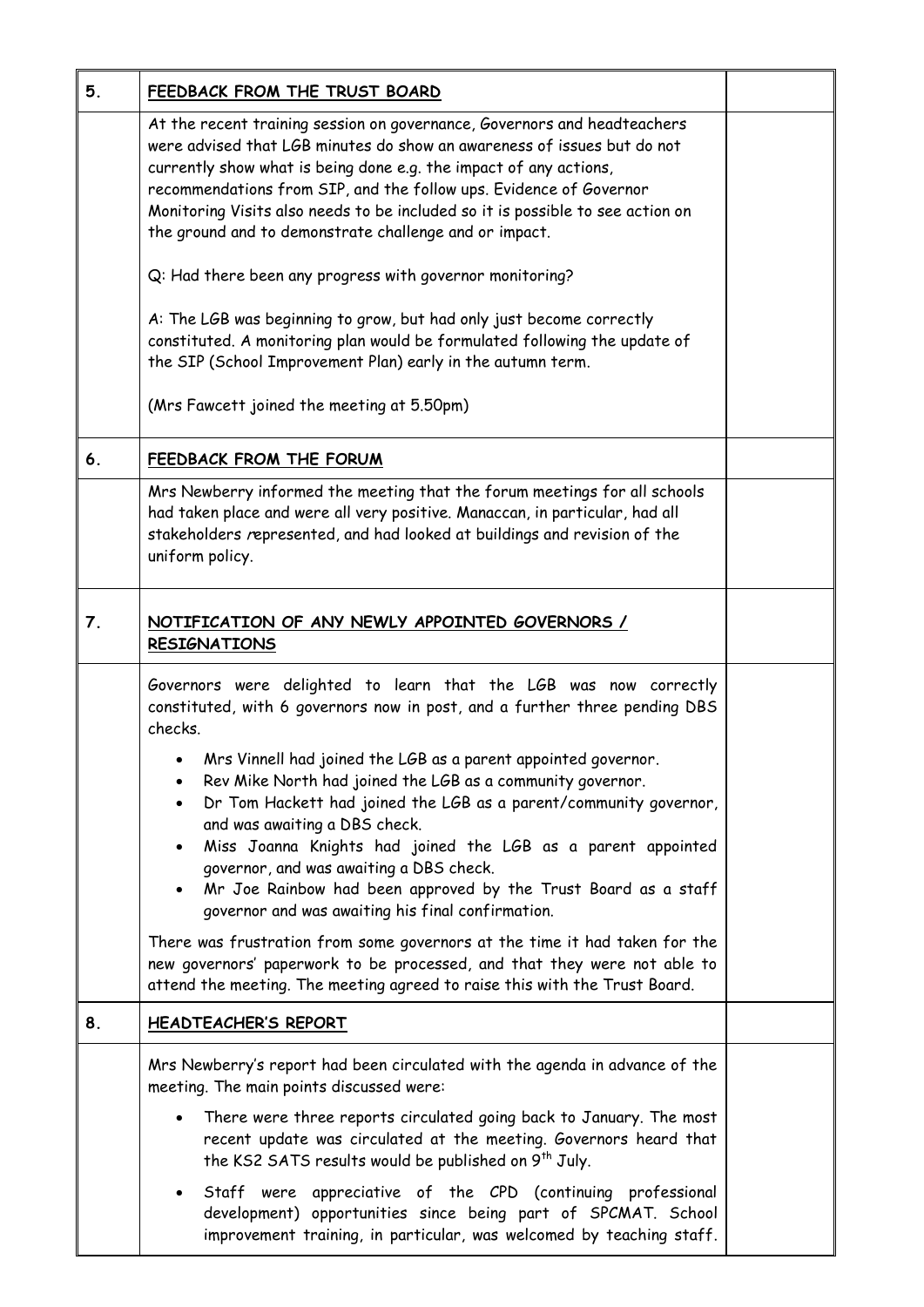|    | Staff had completed H&S training and first aid training. Admin staff<br>had completed SIMS (Schools Information Management System)<br>training now that the schools had moved away from the 'Integris'<br>system. The various network groups were also very useful for staff<br>working in small rural school.                                                                                                                                                                                            |    |
|----|-----------------------------------------------------------------------------------------------------------------------------------------------------------------------------------------------------------------------------------------------------------------------------------------------------------------------------------------------------------------------------------------------------------------------------------------------------------------------------------------------------------|----|
|    | Manaccan NOR (number on roll) was growing, and would be up to 48 by<br>$\bullet$<br>September. Current staffing arrangements should still meet the need.                                                                                                                                                                                                                                                                                                                                                  |    |
|    | St Keverne NOR was falling, with 16 Y6 leaving and only 4 new children<br>$\bullet$<br>in; this would mean a move to a 2 class structure. Parents have been<br>made aware and there had been no concerns raised. Staff had been<br>very supportive.                                                                                                                                                                                                                                                       |    |
|    | Coverack had recruited an assistant head, who was relocating to<br>$\bullet$<br>Cornwall and would be ready to take up post in September.                                                                                                                                                                                                                                                                                                                                                                 |    |
|    | Mark Lees completed 2 follow up visits this term and will do Coverack's<br>$\bullet$<br>visit in the Autumn.                                                                                                                                                                                                                                                                                                                                                                                              |    |
|    | Mrs Newberry explained the importance of the progress measure for<br>$\bullet$<br>the children.                                                                                                                                                                                                                                                                                                                                                                                                           |    |
|    | The meeting discussed the updates to the schools' environments.                                                                                                                                                                                                                                                                                                                                                                                                                                           |    |
|    | Action: Mrs Newberry would consult with the relevant parish councillor for<br>possible grant support for the development of the swimming pool at St<br>Keverne.                                                                                                                                                                                                                                                                                                                                           | LN |
|    | A 'near miss' incident at one of the schools had prompted a series of<br>$\bullet$<br>regular H&S checks which were recorded. Proactive checks did<br>happen, as well as the annual play equipment inspections carried out by<br>DGTS, but it emerged that regularised checks were needed. Play<br>equipment made from wood and natural materials needed particular<br>attention.                                                                                                                         |    |
|    | Quality assurance information from the s157 audit could be circulated<br>to all governors. A safeguarding audit with a SPCMAT colleague had<br>identified actions, mainly around training.                                                                                                                                                                                                                                                                                                                |    |
|    | Mrs Newberry was covering the SENDco responsibilities for long term<br>$\bullet$<br>sick leave.                                                                                                                                                                                                                                                                                                                                                                                                           |    |
|    | EWO support had been requested for St Keverne. The main issues had<br>$\bullet$<br>not been identified, but the support would target individual families to<br>begin with. Historically, holiday leave in term time would be authorised<br>as long as attendance was good; but the MAT policy was only to<br>authorise leave in exceptional circumstances. Governors heard that<br>there had been some minor difficulties collecting attendance<br>information, with the move from the 'Integris' system. |    |
|    | Mrs Ludbrook thanks Mrs Newberry for her report; governors also wished to<br>record their thanks for all the school teams had achieved since January under<br>Mrs Newberry's leadership.                                                                                                                                                                                                                                                                                                                  |    |
| 9. | SAFEGUARDING GOVERNOR'S REPORT                                                                                                                                                                                                                                                                                                                                                                                                                                                                            |    |
|    | Covered under the head teacher's report.                                                                                                                                                                                                                                                                                                                                                                                                                                                                  |    |
|    | Q: How often should the safeguarding governor visit? Ideally, meet with the<br>DSL in each school once per term. Regular contact with the head teacher,                                                                                                                                                                                                                                                                                                                                                   |    |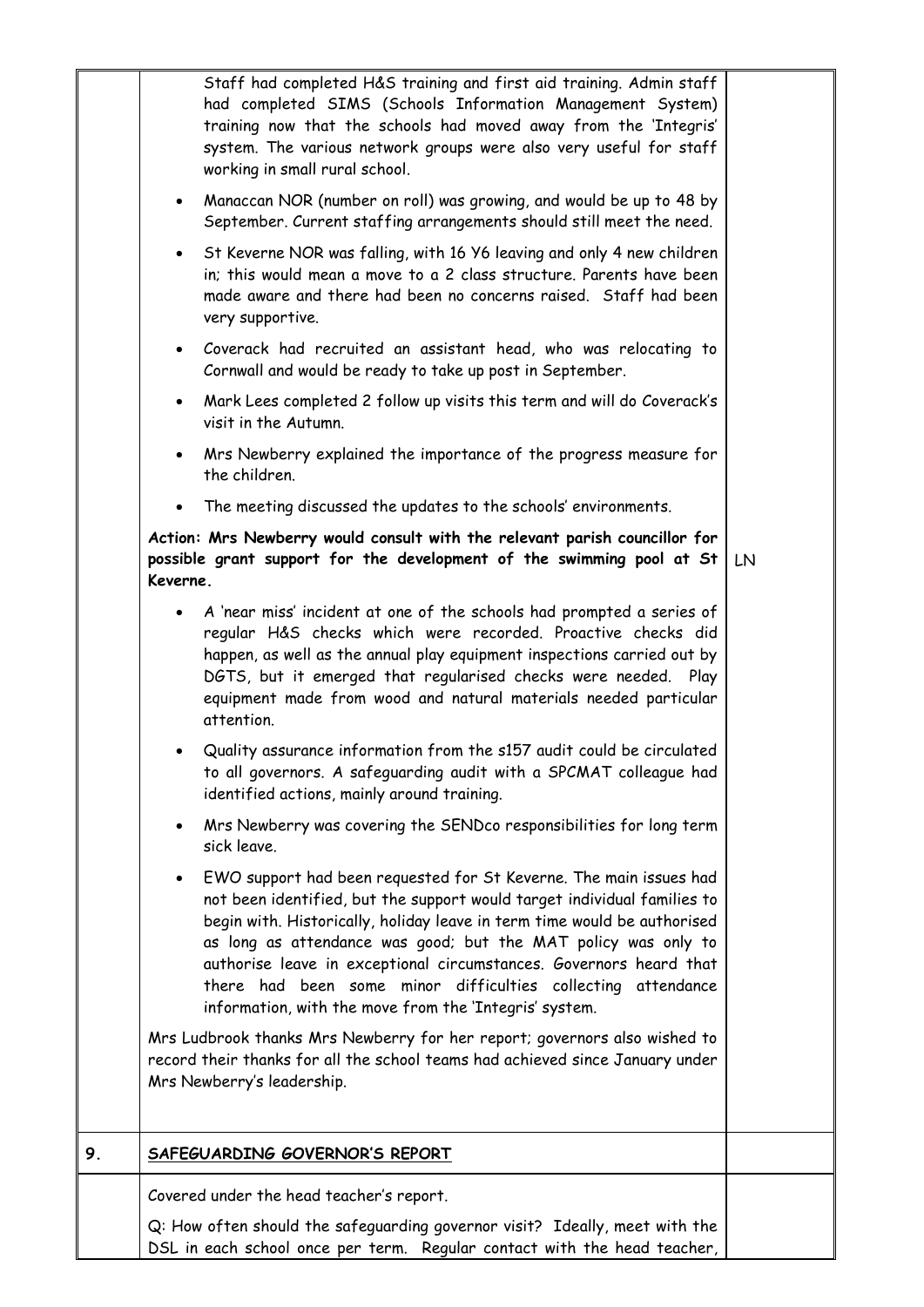|                 | again once per term, as well as monitoring of the Single Central Record (SCR).                                                                                                                                                                                                                                                                                                                                                                                                                                                                                                                                                                                                                                                                                                                                                                                                                                                                       |  |
|-----------------|------------------------------------------------------------------------------------------------------------------------------------------------------------------------------------------------------------------------------------------------------------------------------------------------------------------------------------------------------------------------------------------------------------------------------------------------------------------------------------------------------------------------------------------------------------------------------------------------------------------------------------------------------------------------------------------------------------------------------------------------------------------------------------------------------------------------------------------------------------------------------------------------------------------------------------------------------|--|
| 10 <sub>1</sub> | <b>HEALTH &amp; SAFETY UPDATE</b>                                                                                                                                                                                                                                                                                                                                                                                                                                                                                                                                                                                                                                                                                                                                                                                                                                                                                                                    |  |
|                 | Covered under the head teacher's report.                                                                                                                                                                                                                                                                                                                                                                                                                                                                                                                                                                                                                                                                                                                                                                                                                                                                                                             |  |
| 11.             | <b>STRUCTURED QUESTIONS</b>                                                                                                                                                                                                                                                                                                                                                                                                                                                                                                                                                                                                                                                                                                                                                                                                                                                                                                                          |  |
|                 | Mrs Bryant explained the structured<br>questions format for the benefit of<br>the governors.                                                                                                                                                                                                                                                                                                                                                                                                                                                                                                                                                                                                                                                                                                                                                                                                                                                         |  |
|                 |                                                                                                                                                                                                                                                                                                                                                                                                                                                                                                                                                                                                                                                                                                                                                                                                                                                                                                                                                      |  |
| 12.             | FEEDBACK ON GOVERNOR MONITORING VISITS                                                                                                                                                                                                                                                                                                                                                                                                                                                                                                                                                                                                                                                                                                                                                                                                                                                                                                               |  |
|                 | There had been no governor monitoring visits since the last meeting.                                                                                                                                                                                                                                                                                                                                                                                                                                                                                                                                                                                                                                                                                                                                                                                                                                                                                 |  |
| 13.             | FOCUS ITEMS AND UPDATES                                                                                                                                                                                                                                                                                                                                                                                                                                                                                                                                                                                                                                                                                                                                                                                                                                                                                                                              |  |
|                 | The operational risk register was explained to the governors as<br>requirement of the audit processes for the MAT. The document is a<br>risk assessment covering all aspects of the leadership and management<br>of the school, and must be completed by head teachers. Mrs Newberry<br>explained the format, and while still a work in progress, had tried to<br>make it unique for each of the schools. After a brief discussion, it was<br>agreed that it would be possible to amalgamate the three registers<br>into one document, and identify individual schools were appropriate.<br>Rev North agreed to be the H&S nominated governor.<br>Data summary - covered under HT report.<br>Meeting start times were discussed; it was agreed to hold the next<br>$\bullet$<br>meeting at 5.30 at Manaccan School, and consult with the new<br>governors.<br>Mrs Nicholas updated governors with information from the latest<br>MAT clerks meeting. |  |
| 14.             | IMPACT AND EFFECTIVENESS OF LOCAL GOVERNING BODY SINCE<br><b>LAST MEETING</b>                                                                                                                                                                                                                                                                                                                                                                                                                                                                                                                                                                                                                                                                                                                                                                                                                                                                        |  |
|                 | There had been difficulties with recruitment of governors, but<br>$\bullet$<br>following huge efforts made on behalf of the LGB, four governors had<br>been successfully recruited.                                                                                                                                                                                                                                                                                                                                                                                                                                                                                                                                                                                                                                                                                                                                                                  |  |
| 15.             | URGENT MATTERS FOR DISCUSSION                                                                                                                                                                                                                                                                                                                                                                                                                                                                                                                                                                                                                                                                                                                                                                                                                                                                                                                        |  |
|                 | None.                                                                                                                                                                                                                                                                                                                                                                                                                                                                                                                                                                                                                                                                                                                                                                                                                                                                                                                                                |  |
| 16.             | MATTERS TO BE RAISED WITH THE TRUST BOARD                                                                                                                                                                                                                                                                                                                                                                                                                                                                                                                                                                                                                                                                                                                                                                                                                                                                                                            |  |
|                 | Governors asked about the timescale for new governor applications<br>$\bullet$<br>to be completed.                                                                                                                                                                                                                                                                                                                                                                                                                                                                                                                                                                                                                                                                                                                                                                                                                                                   |  |
| 17.             | DATES OF FUTURE MEETINGS                                                                                                                                                                                                                                                                                                                                                                                                                                                                                                                                                                                                                                                                                                                                                                                                                                                                                                                             |  |